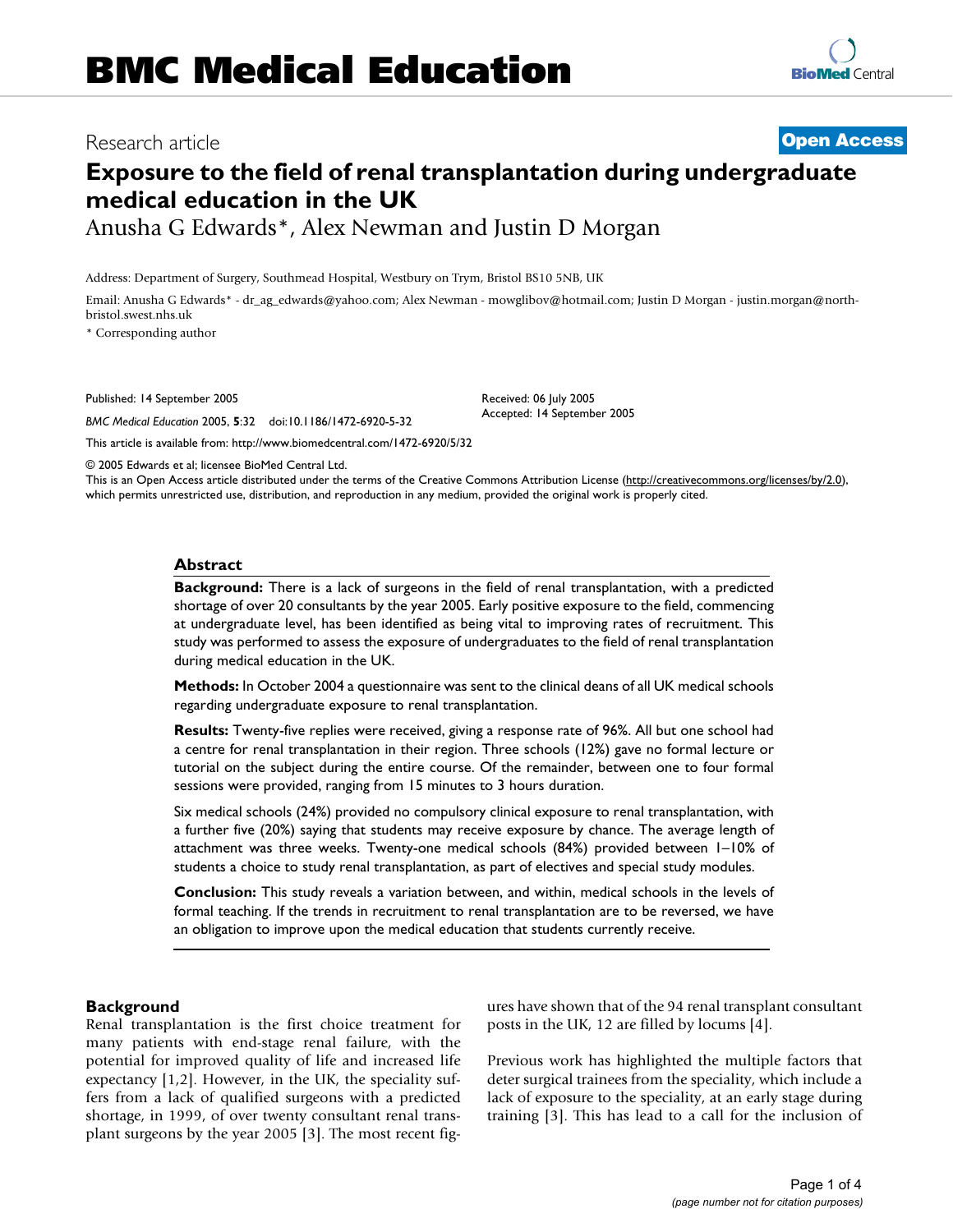- 1. Within your region are there any centres performing renal transplantation? If so, please name them
- 2. Do your medical students undergo any formal teaching within the field of

|           | renal transplantation? (Please tick the appropriate boxes). If so, for how long? |  |  |
|-----------|----------------------------------------------------------------------------------|--|--|
| Year      |                                                                                  |  |  |
| Lectures  |                                                                                  |  |  |
| Tutorials |                                                                                  |  |  |

3. Do your medical students have any **compulsory** attachments to either of the following specialities? If so, for how long?

| Renal      |  |  |  |
|------------|--|--|--|
| medicine   |  |  |  |
| Renal      |  |  |  |
| transplant |  |  |  |
| surgery    |  |  |  |

4. Do your students have any opportunities to choose a placement that involves exposure to the field of renal transplantation? If so, for how long and to what percentage of students is the opportunity available?

| Renal      |  |  |  |
|------------|--|--|--|
| medicine   |  |  |  |
| Renal      |  |  |  |
| transplant |  |  |  |
| surgery    |  |  |  |

5. Is the teaching of renal transplantation included with that of any other subspecialities?

- 6. At your medical school is there any formal assessment of renal transplantation during training?
	- a. Always Sometimes
	- c. Never
- 7. Do you personally feel that there is adequate exposure to the field of renal transplantation within the undergraduate curriculum at your medical school?
- 8. If you have not felt able to describe the teaching of this speciality within your medical school in the above tables, please feel free to write some free text about it.

## Figure 1

Questionnaire distributed to clinical deans of all UK medical schools.

transplantation within basic surgical training rotation programmes.

Last year a crisis meeting, organised by the British Transplantation Society, (BTS) was held to address the problem with recruitment into renal transplantation. It was identified that early, positive exposure to the field should be commenced at undergraduate level and a number of ways of addressing this were suggested [5]. A recent study, at a single UK medical school demonstrated a lack of exposure to and knowledge of renal transplantation [6], but no literature exists regarding the national situation. Therefore, this survey was conducted to assess how much exposure to the field of transplantation medical students in the UK are currently receiving.

## **Methods**

In October 2004 a questionnaire was sent to the clinical deans of all 26 UK medical schools. It consisted of eight questions regarding exposure of undergraduates to the



#### Figure 2

A plot of the number of formal teaching sessions provided by UK medical schools.

field of renal transplantation. (Figure 1) Although not validated, it was based upon a questionnaire from a similar study in the field of ENT [7]. Non-responders were sent a further copy of the questionnaire after four weeks, which were followed with a telephone call after a further four weeks, if necessary.

## **Results**

Replies were received from twenty-five medical schools, giving a response rate of 96%. However, one response was incomplete as the clinical dean felt that the course was "too integrated" to be analysed in detail.

Three schools (12%) gave no formal lecture or tutorial on the subject during the entire undergraduate course. Of the remainder, between one to four formal sessions were provided, ranging from 15 minutes to 3 hours duration (Figure 2). Two of these medical schools specified that formal sessions were only available to students attached to a transplantation firm, but gave no indication of what proportion of students this applied to.

Despite the fact that all but one of the responding medical schools had a centre for renal transplantation in their region six medical schools (24%) provided no compulsory clinical exposure to renal transplantation, with a further five (20%) saying that students may receive exposure by chance. The average length of attachment was three weeks, ranging from one to five weeks. However, twenty-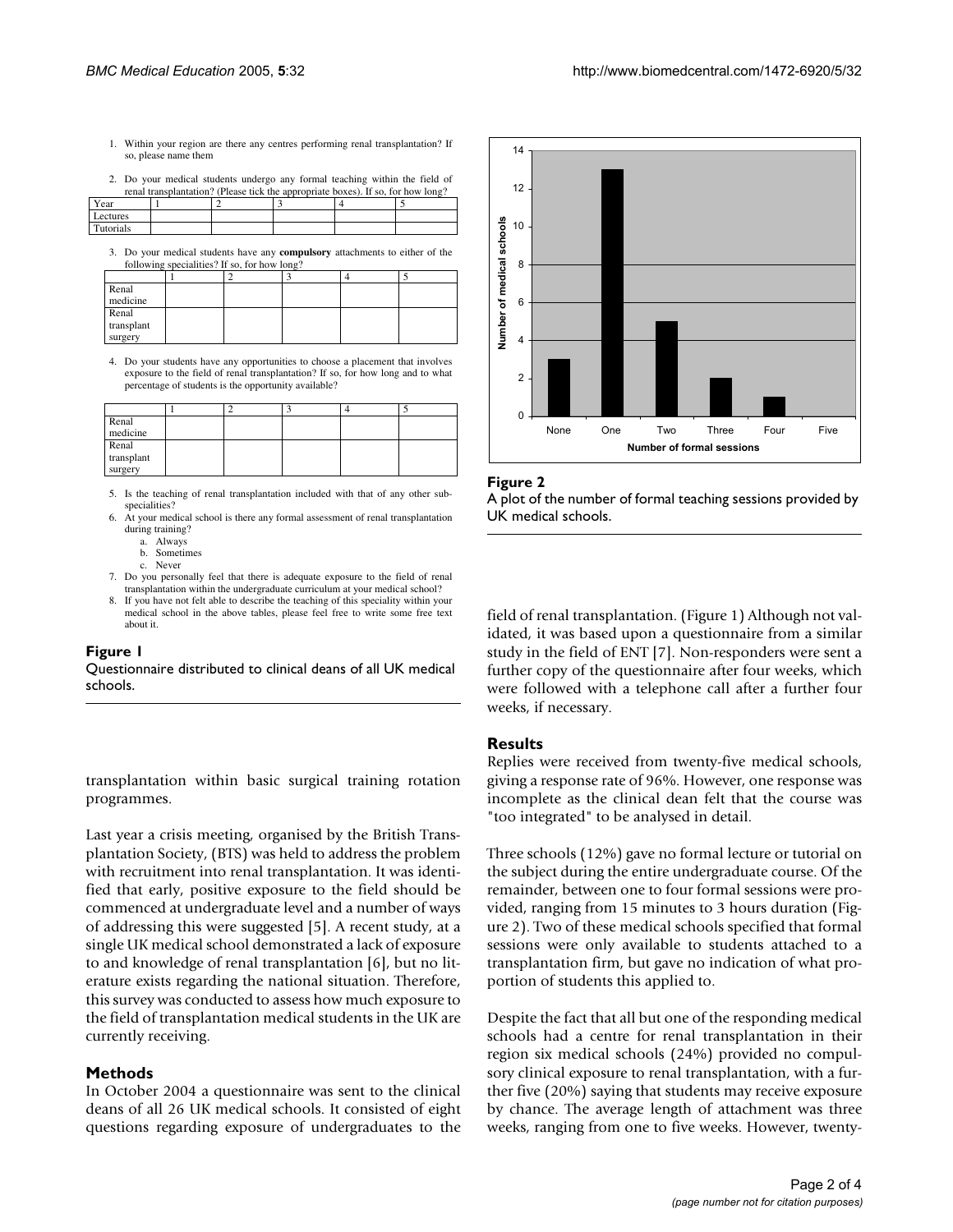**Table 1: The number of medical schools teaching renal transplantation in conjunction with a range of other subjects**

| <b>Subject</b>      | Number of medical schools |
|---------------------|---------------------------|
| Renal medicine      | 8                         |
| Surgery             | 3                         |
| Urology             | 2                         |
| Pathology           |                           |
| Immunology          | 4                         |
| Transplant medicine |                           |
| Ethics              | າ                         |

one medical schools (84%) provided between 1–10% of students a choice to study renal transplantation, usually as part of electives and special study modules. The duration of such options ranged from two to four weeks.

The majority of medical schools, fifteen, (60%), included the teaching of renal transplantation with other specialities, whilst one school felt that the course was too integrated to tell. (table 1)

Regarding the assessment of knowledge of renal transplantation, one medical school always (4%), twelve schools sometimes (48%) and nine never (36%) formally assesses it during examinations.

Fifteen of the responding clinical deans (60%) felt that there was adequate exposure to renal transplantation in the undergraduate curriculum. Of the remainder, one thought there wasn't, two were unsure, three found it difficult to find teachers and three thought that it is, and should remain a postgraduate subject.

## **Discussion**

This study reveals a worrying variation both between, and within, medical schools in the levels of formal teaching and exposure to renal transplantation. There is no data available regarding the correlation between level of exposure to transplantation and final career choice. However, previous work has demonstrated that one factor that deters surgical trainees from a career in transplantation is a lack of exposure to the speciality [3]. We therefore believe that if the trends in recruitment to the field are to be reversed, everyone working in the speciality has an obligation to improve upon the medical education that students currently receive in the UK.

This work is the first formal assessment of exposure to renal transplantation in UK medical schools. The excellent response rate makes this a comprehensive study. However, the fact that one response was incomplete suggests that with integrated courses assessing the exposure to one speciality can be difficult. Although the questionnaire was not formally validated, it was designed to be used in today's medical schools, and was based upon a questionnaire used in a similar study assessing undergraduate exposure to ENT surgery [8].

A previous study performed at a single medical school, with two local centres of renal transplantation, demonstrated variability in the amount of exposure to transplantation and worryingly low levels of knowledge about the field, amongst final year medical students [6]. This national study suggests that similar or lower levels of exposure are occurring throughout the country, which has worrying implications for the future of renal transplantation, both in terms of recruitment and organ procurement.

It has been shown that increased knowledge about organ donation is associated with an increased likelihood of holding an organ donor card and feeling more comfortable in approaching relatives of potential organ donors [9]. In the UK the speciality also suffers from an ever-increasing discrepancy between the number of organs donated and the number of patients on the transplant waiting list [10]. Over the last few years non heart-beating programmes have been introduced in the UK, in order to increase the number of organs available. They can potentially increase the transplant rate by 20–40% [11]. However, if the doctors of tomorrow are not aware of such programmes and do not feel equipped to approach relatives, levels of donation are unlikely to be maximised.

Obviously, there are other factors that deter trainees from a career in transplantation [3] and these too must be tackled in order to reverse the current recruitment trends. These include the significant out-of-hours commitment and appropriate recompense, both of which are currently being tackled within the frameworks of the European Working Time Directive and the new consultant contracts respectively. Career progression and training are also issues of concern for trainees, which have been partly dealt with by the recent provision of funding by the Department of Health for more specialist registrar training posts in renal transplantation [4].

One clinical dean suggested that the F2 year might be an opportunity to give students a "taster" in the speciality. This proposal has also been considered by the BTS, with an F2 year, consisting of 4 months each of renal transplantation, nephrology and general surgery or urology. The BTS is currently liasing with the national Modernising Medical Careers group about this option and individual transplant units have been encouraged to submit appropriate bids to their Postgraduate Dean.